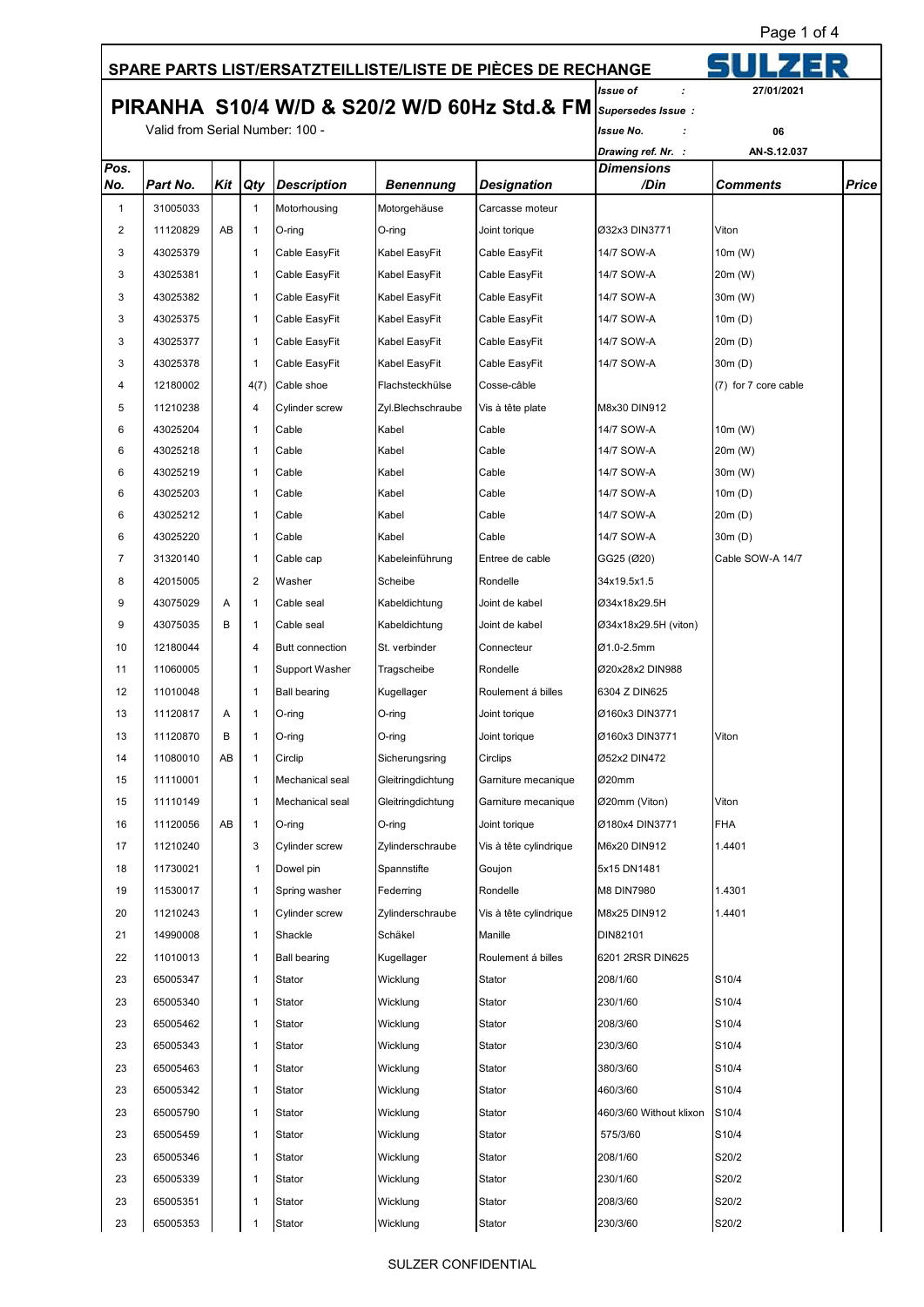Page 2 of 4

## 51 U I  **SPARE PARTS LIST/ERSATZTEILLISTE/LISTE DE PIÈCES DE RECHANGE** *Issue of : 27/01/202*  **PIRANHA S10/4 W/D & S20/2 W/D 60Hz Std.& FM** *Supersedes Issue :* Valid from Serial Number: 100 - *Issue No. :* **06** *Drawing ref. Nr. :* **AN-S.12.037** *Pos. Dimensions No. Part No. Kit Qty Description Benennung Designation /Din Comments Price* 23 65005354 1 Stator Wicklung Stator 380/3/60 S20/2 23 65005341 1 Stator Wicklung Stator 460/3/60 S20/2 23 65005789 1 Stator Wicklung Stator 820/2 23 65005454 1 Stator Wicklung Stator 575/3/60 S20/2 26 65015079 1 Rotor with shaft Rotor mit Welle Rotor avec arbre 1.4021 S10/4 26 65015083 1 Rotor with shaft Rotor mit Welle Rotor avec arbre 1.4401 S10/4 26 65015076 1 Rotor shaft Rotor mit Welle Rotor avec arbre 1.4021 S20/2 26 65015080 1 Rotor shaft Rotor mit Welle Rotor avec arbre 1.4401 S20/2 27 | 11130003 | AB | 1 | Seal ring | Dichtung | Rondelle joint | Ø6x10 DIN7603 28 11210253 1 | 1 Cylinder screw Zylinderschraube Vis à tête cylindrique M6x10 DIN912 29 | 11490020 | AB | 1 | Seal washer | Verschlußscheibe | Rondelle joint | DIN470 30 | 11070006 | AB | 1 | Circlip | Sicherungsring | Circlip | Math | 200x1.2 DIN471 31 11210251 3 Cylinder screw Zylinderschraube Vis à tête cylindrique M10x50 DIN912 32 31155025 1 Bearing lid Lager deckel Couvercle palier GG25 With FM DI-probe 32 31155035 1 Bearing lid Lager deckel Couvercle palier GG25 Std.Euro/US DI-probe 33 | 11090009 | AB | 1 | Lip seal | Wellendichtung | Joint à levres | Ø20x52x10 DIN3760 34 11030046 0.53 Oil Öl Huile 35 35075105 1 Impeller Laufrad Roue Ø163 S10/4 35 35075125 1 Impeller Laufrad Roue Ø143 S20/2 36 11070005 AB 1 Circlip Sicherungsring Circlip Ø20x1.2 DIN471 37 31055020 1 Volute Kreiselkammer Corps de pompe 38 11630131 1 Impeller key Paßfeder Clavette 6x6x16 39 31060036 1 1 Bottom plate Bodenplatte Plaque de base 39 31065003 1 Bottom plate Bodenplatte Plaque de base FHA 40 11360040 3 Grub screw Gewindestif Goujon M6x10 DIN916 41 11260099 3 Lens Head Screw Flachkopfschraube Vis à tête plate M6x12 DIN85 42 42930005 1 Shredding ring Zerkleinerungs ring Bague de coupage 43 42935004 1 Shredding rotor Zerkleinerungs rotor Rotor dilacérateur 44 11650001 AB 1 Locking Washer Klemmscheibe Rondelle-frein M8 PVC/NITR 45 11260100 1 Lens Head Screw Flachkopfschraube Vis à tête plate M8x10 DIN85 46 11260104 1 Hexagonal screw Sechskantschraube Vis hexagonal M5x10 DIN85 GV 47 | 11500003 | | 1 | Locking washer | Sicherungsscheibe | Tole-frein | A5.1 DIN6797 48 12180014 1 Cable shoe Flachsteckhülse Cosse-câble Ø1.5-2.5mm 49 43070326 1 1 Seal for DI Dichtung für DI Joint pour DI 50 12180144 1 Round plug Rundstecker Fiche ronde Ø4mm 54 12120241 1 DI-probe DI-electrode Sonde DI M12 FM 55 42135000 1 DI-probe DI-electrode Sonde DI 56 11080027 1 Circlip Sicherungsscheibe Circlip Ø7x0.9mm DIN6799 57 11060014 1 Support washer Tragscheibe Rondelle Ø42x52x2.5 DIN988 58 11100066 1 Mechanical seal Gleitringdichtung Garniture mecanique Ø20mm CARBON-CHROME 59 11070006 AB 1 Circlip Sicherungsring Circlip Ø20x1.2 DIN471 60 12170032 1 Earth Clamp ID6 61 11260099 1 Screw Slot HD M6X12 DIN85 62 11530016 1 Spring Washer 6mm DIN7980 63 11530018 2 Spring washer Federring Rondelle Ø10 DIN7980 64 11210239 2 Cylinder screw Zylinderschraube Vis à tête cylindrique M10x35 DIN912 65 31090140 1 Discharge connection Scheibenkupplung Accouplement rigide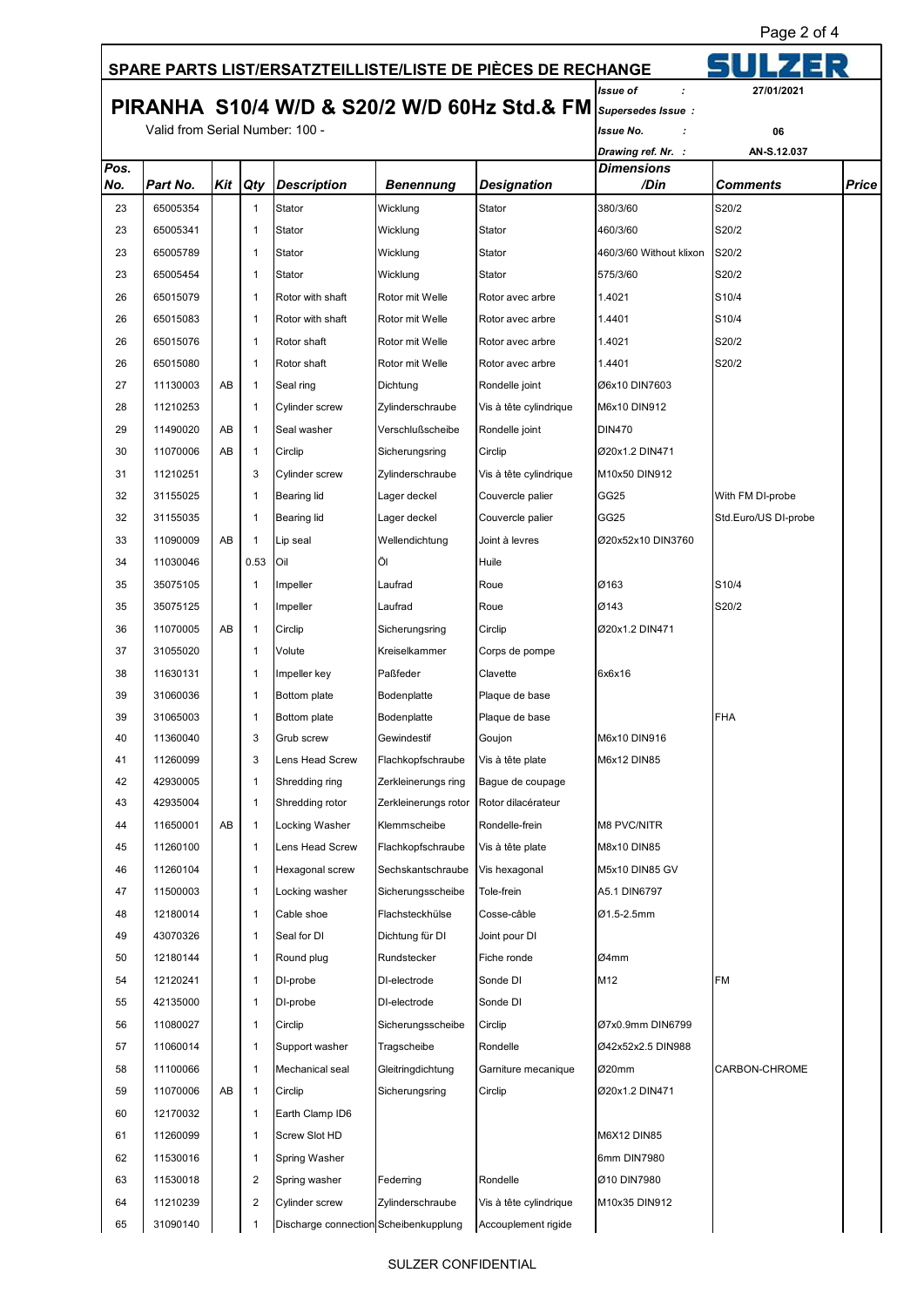Page 3 of 4

| SPARE PARTS LIST/ERSATZTEILLISTE/LISTE DE PIÈCES DE RECHANGE  |                                 |     |     |                    |                  |                      |                    |                 |              |
|---------------------------------------------------------------|---------------------------------|-----|-----|--------------------|------------------|----------------------|--------------------|-----------------|--------------|
|                                                               |                                 |     |     |                    |                  |                      | <b>Issue</b> of    | 27/01/2021      |              |
| PIRANHA S10/4 W/D & S20/2 W/D 60Hz Std.& FM Supersedes Issue: |                                 |     |     |                    |                  |                      |                    |                 |              |
|                                                               | Valid from Serial Number: 100 - |     |     |                    |                  |                      | lissue No.         | 06              |              |
|                                                               |                                 |     |     |                    |                  |                      | Drawing ref. Nr. : | AN-S.12.037     |              |
| Pos.                                                          |                                 |     |     |                    |                  |                      | <b>Dimensions</b>  |                 |              |
| INo.                                                          | <b>Part No.</b>                 | Kit | Qty | <b>Description</b> | <b>Benennung</b> | <b>Designation</b>   | /Din               | <b>Comments</b> | <b>Price</b> |
| 66                                                            | 43070159                        |     |     | Gasket             | Flachdichtung    | Joint plat           |                    | 1.4401          |              |
|                                                               |                                 |     |     |                    |                  |                      |                    |                 |              |
|                                                               | 61195074                        | A   |     | Seal kit           | Dichtungsatz     | Jeu de joint complet |                    |                 |              |
|                                                               | 61195078                        | B   |     | Seal kit           | Dichtungsatz     | Jeu de joint complet | Viton              |                 |              |
|                                                               |                                 |     |     |                    |                  |                      |                    |                 |              |
|                                                               |                                 |     |     |                    |                  |                      |                    |                 |              |

ĭ